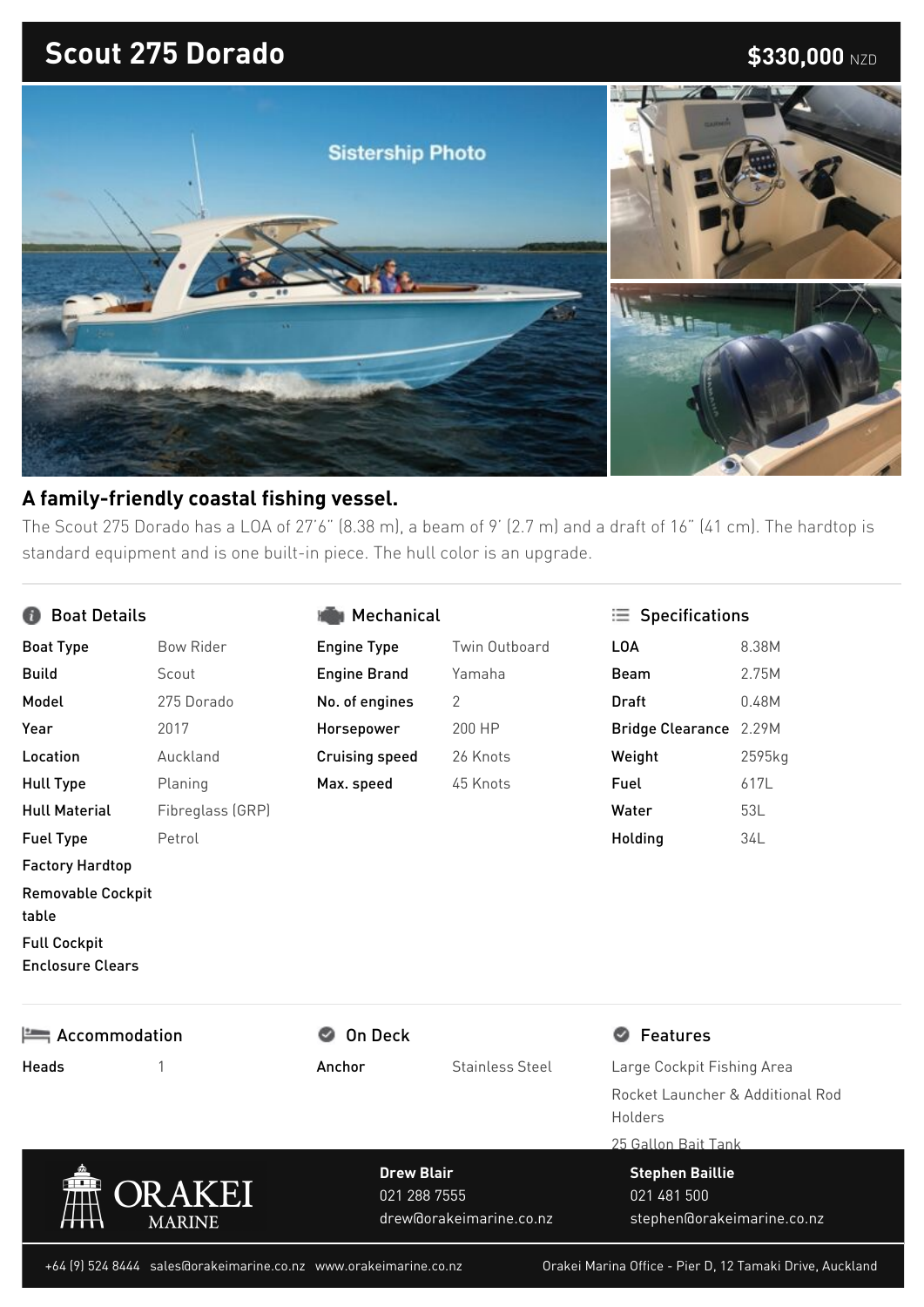### **Electronics**

Garmin 7612 GPS/Plotter/Fishfinder Garmin 300 VHF Radio Fusion Bluetooth Stereo & 6 Speakers

### On Deck (Additional)

Self Draining Cockpit Folding Bow Table Swim Platform with Esthec Wave Gate with Folding Stern Seat Safety Locker with tool kit & fire ext Hydraulic Steering

### **C** Electrical Systems

C-Zone Digital Switching Battery Charger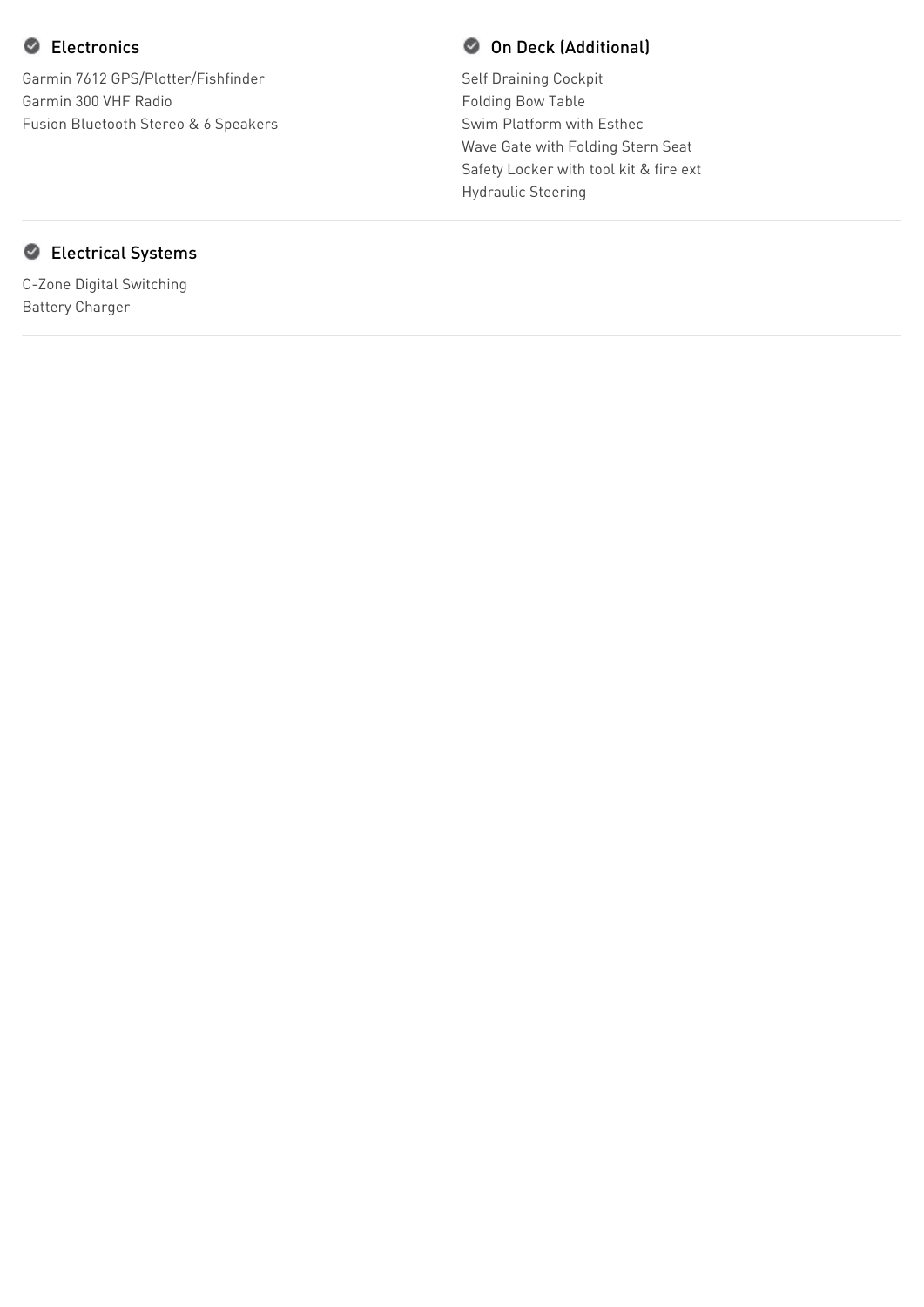





















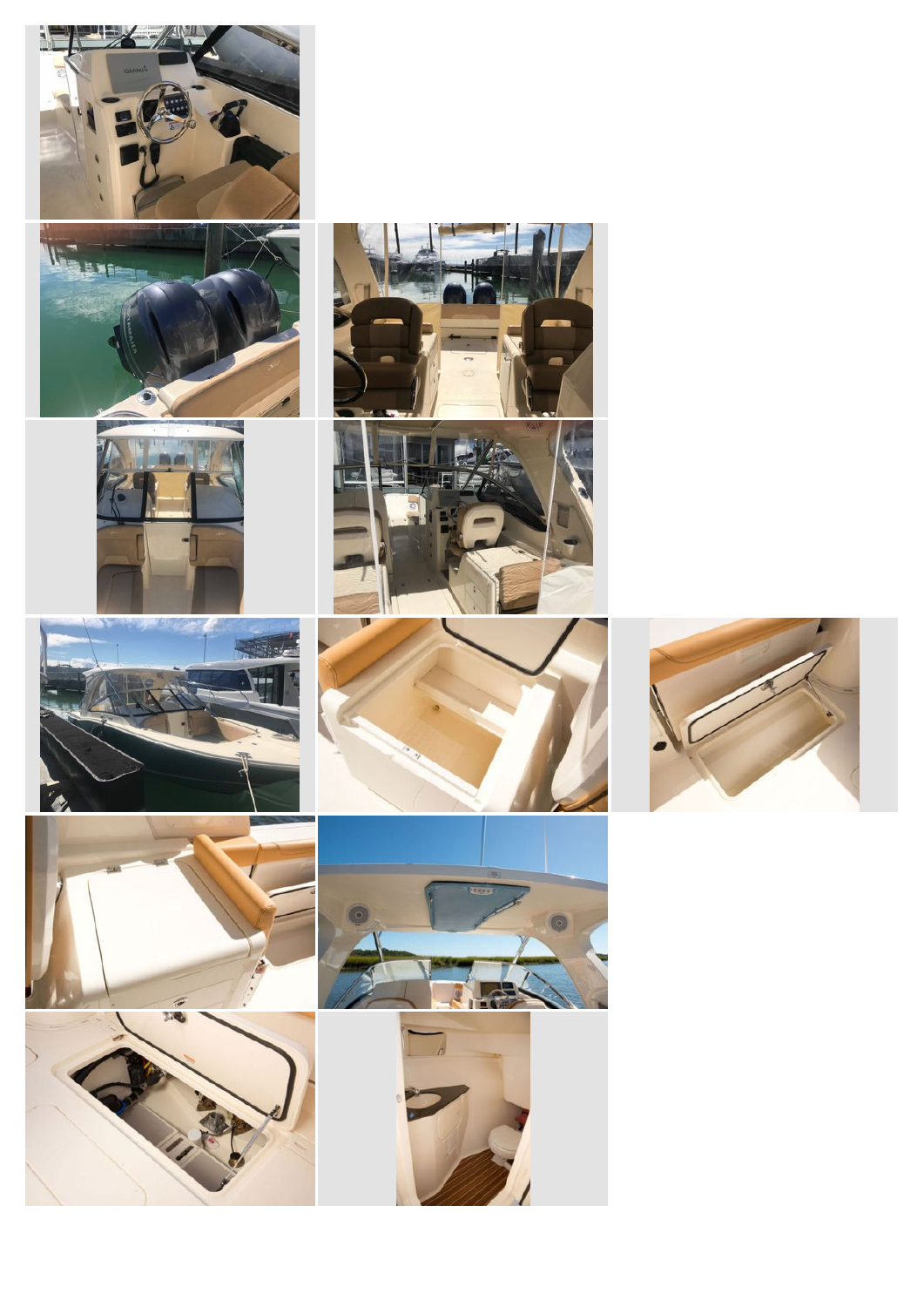